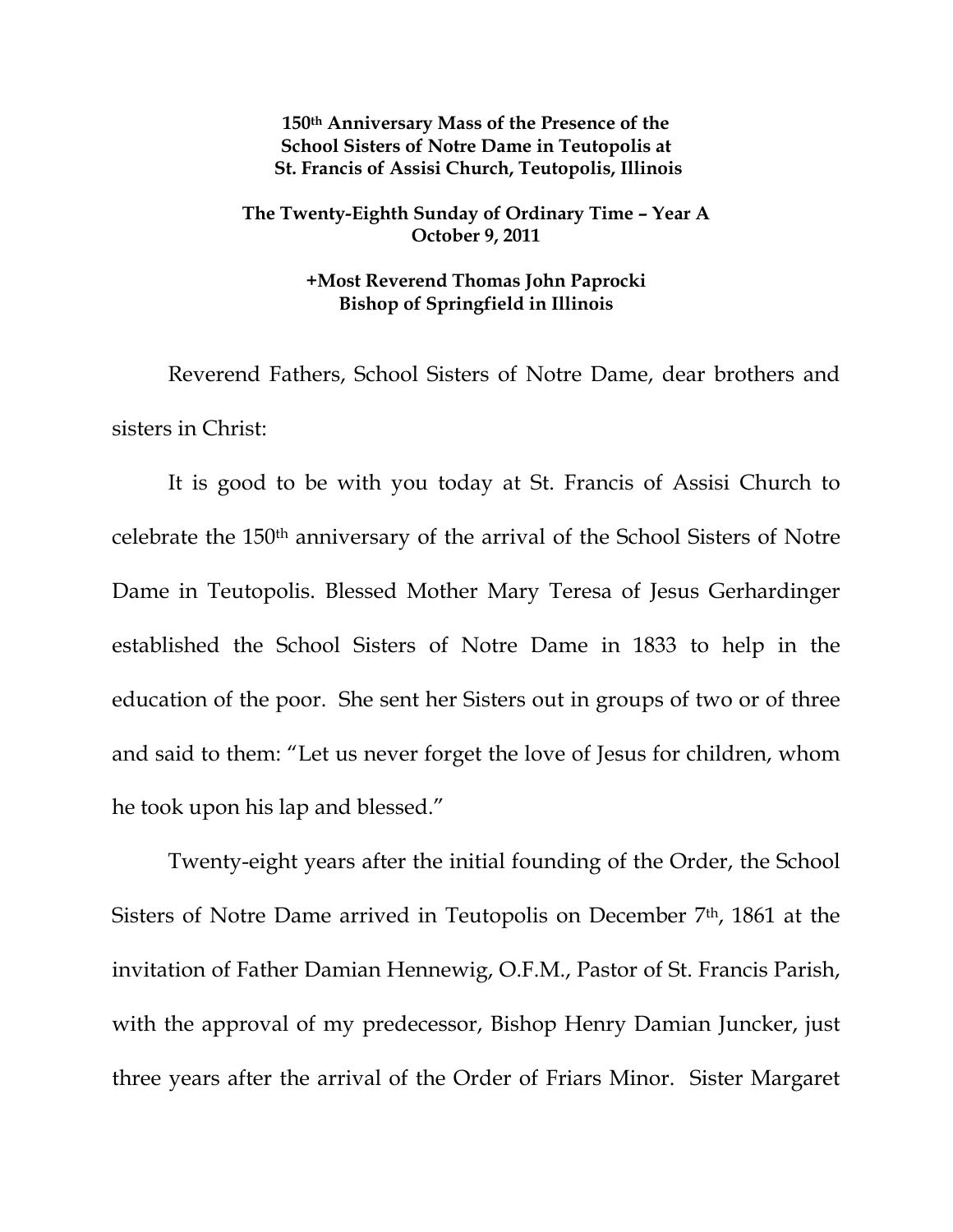Mueller, S.S.N.D. and Sister Mauritia Uzman, S.S.N.D. arrived with candidate Margaret Rudolph and began teaching alongside lay teachers in the public school system. Those early Sisters knew the reality described by Saint Paul in today's second reading, "the secret of being well fed and of going hungry, of living in abundance and of being in need" (Philippians 4:12). As they looked to the spiritual needs of their pupils, the citizens of Teutopolis looked to their physical needs. The rest, as they say, is history.

 Today we gather not only to render humble thanks and worship to Almighty God for the Resurrection of Jesus Christ, as we do every Sunday, but also to give thanks for the great vision of Mother Teresa Gerhardinger and for the many women who followed in her footsteps. Mindful of the words of the Apostle Paul, these women set out with a great missionary zeal, confident that they could all things in Christ who would strengthen them (cf. Philippians 4:13). To the many people they encountered, both young and old alike, these Sisters extended the invitation of Jesus Christ: "Behold, I have prepared my banquet...and everything is ready; come to the feast" (Matthew 22:4)! So it is that we have gathered here today around the altar of the Lord to share in the foretaste of the wedding banquet of the Lamb.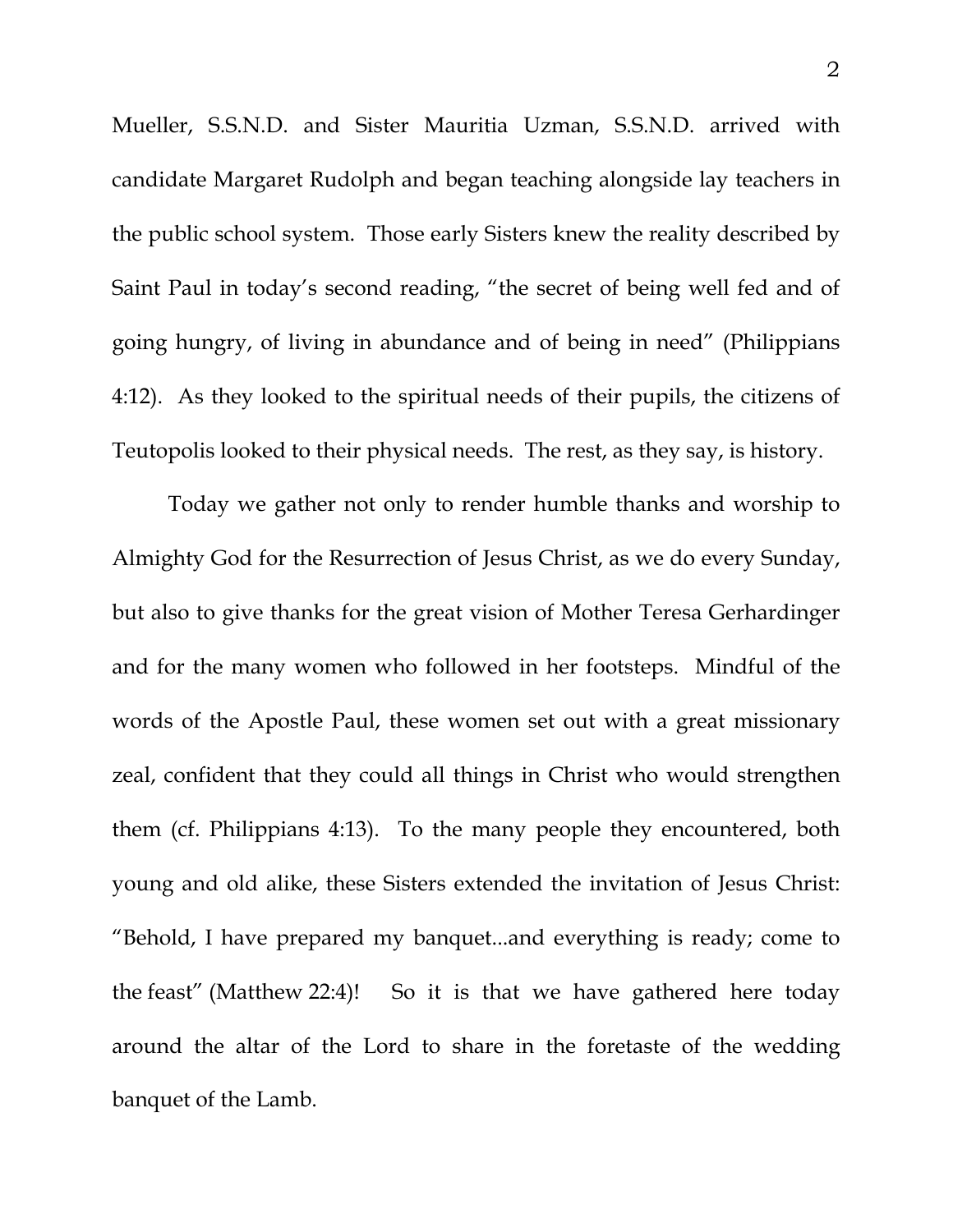Today's Gospel uses the imagery of a delicious banquet as one of the most satisfying and enjoyable experiences the human mind could imagine. If we were invited to this feast, would we not jump at the chance? What on earth could stand in our way? The Gospel asks this question of us – and warns that the experience of others is that when some people have been invited, they have found other concerns too important to bother with the invitation. Some have even been hostile to those who delivered it. This can be seen in the fate of many of the prophets, and of Jesus himself. The depiction of the king mounting a military campaign and destroying the city may be said to refer to the fall of Jerusalem in 70 AD. The words about the unprepared guest can imply that, once people have responded to the invitation by faith and baptism, there is a further expectation to live a just life of good works. Membership in the Church alone does not guarantee salvation. There must also be an appropriate response of putting the teachings of the Gospel into practice.

 A good number of the Sisters who have served in Teutopolis over the years, putting the teachings of the Gospel into practice, have passed from this life in the hope of enjoying the heavenly banquet. Today, with thanksgiving for the many blessings the Lord bestowed upon the people of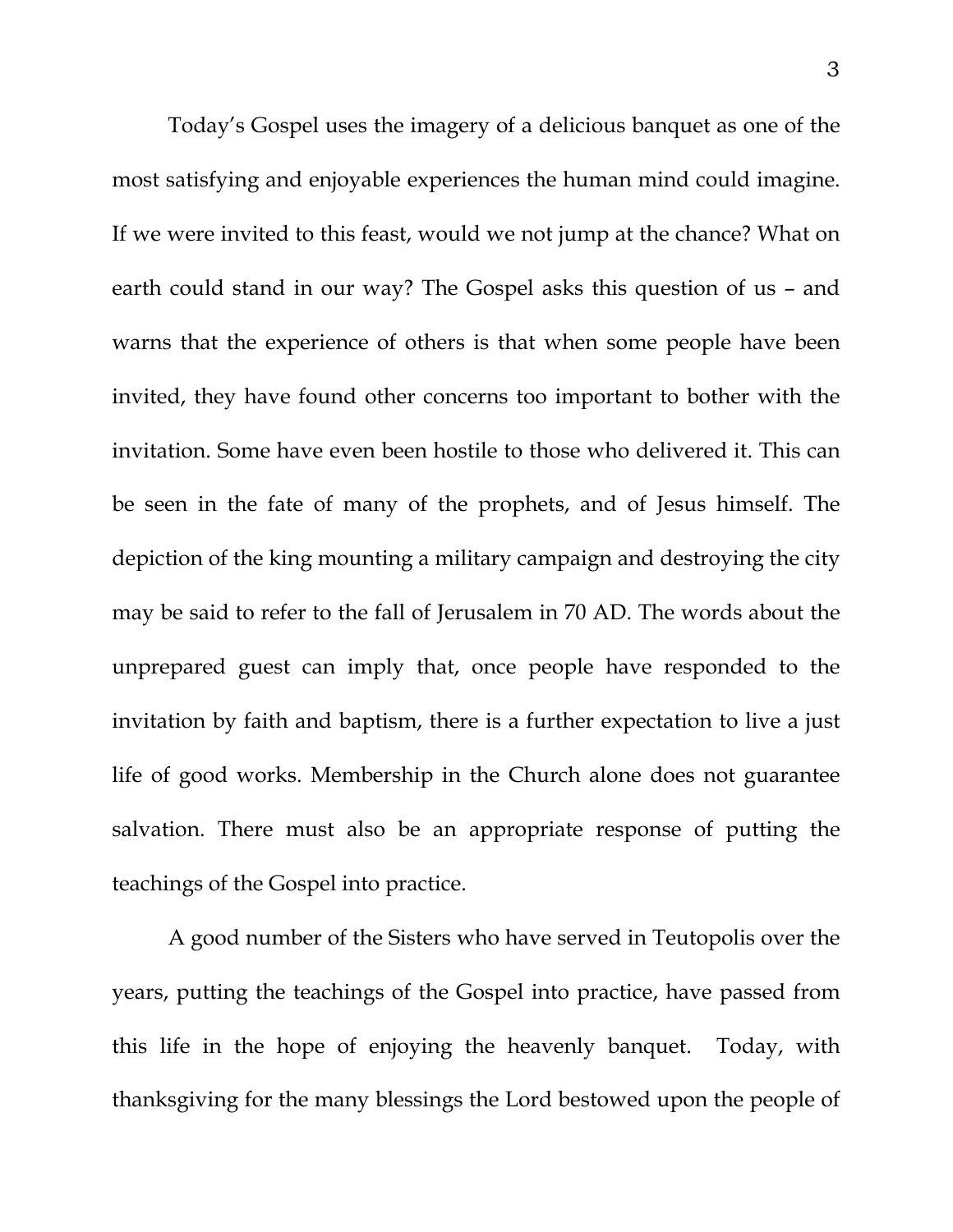Teutopolis through their faithful service that has borne much fruit, we pray the Lord will find in their labors a choice vintage and welcome them into his Kingdom to sing his praises with their Blessed Foundress. May they dwell in the house of the Lord forevermore (cf. Psalm 23:6).

 We give thanks, too, for the many Sisters present among us today and for the School Sisters throughout the world who continue to remember the love of Jesus for children and who seek to emulate this love each day of their lives. We pray the Lord will continue to "fully supply whatever [they] need, in accord with his glorious riches in Christ Jesus" (Philippians 4:19).

These past one hundred and fifty years, the School Sisters of Notre Dame have not ceased to remember the love of Jesus for children here in the Teutopolis area. For this long-standing fidelity I am deeply grateful and I look forward to many more years of children coming to know the love of Jesus for them through the daughters of Mother Teresa Gerhardinger.

After a full day of teaching children of this physical world, the Sisters so often blessed the children, teaching them the greater importance of faith and of authentic discipleship. "My dear children," they said as they sent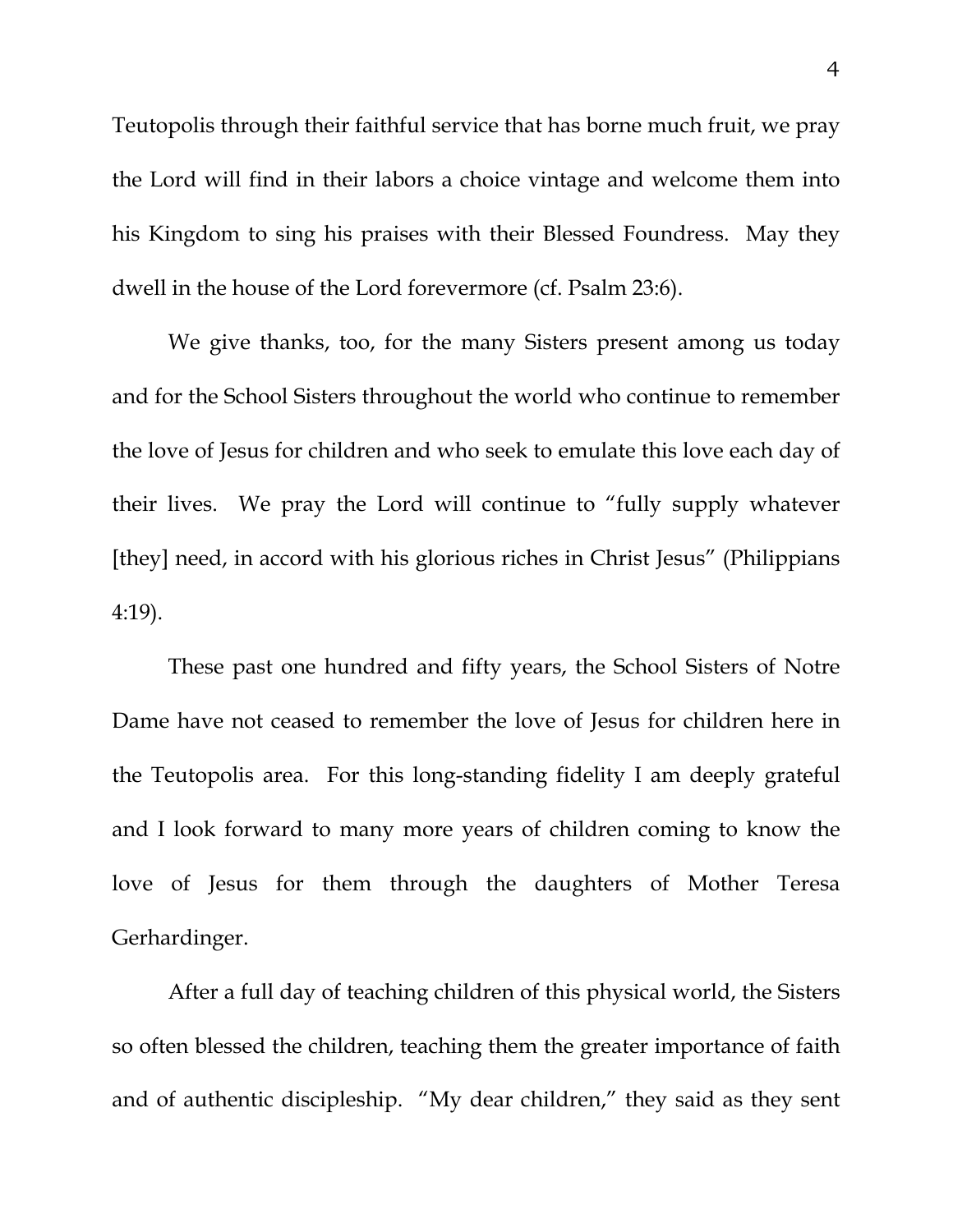their pupils home, "I commend you to the Holy Spirit, through the powerful intercession of the Blessed Virgin Mary, and I entrust you forever to her blessed hands." With this blessing, they taught many how to enter the banquet of heaven wearing the proper wedding garment (cf. Matthew 22:12).

 As we give thanks for the School Sisters of Notre Dame, let us ask the Lord to reward his faithful servants. Let us beg the Lord to raise up more women with the missionary zeal of the School Sisters of Notre Dame. Let us beseech the Lord to allow more children to experience his love for them through the dedicated service of the School Sisters.

 My dear Sisters, in a few moments you will renew before us the vows you took when you first entered the Order. Let the joy and zeal that filled your heart that day – however long ago it was – flood your heart again today! The Lord has chosen you from the world to bear fruit that will remain. Seek to live always that first enthusiasm of knowing your vocation! With this great joy shining forth from you, you will teach others to recognize the presence of God and rejoice with them that he has saved us (cf. Isaiah 25:9).